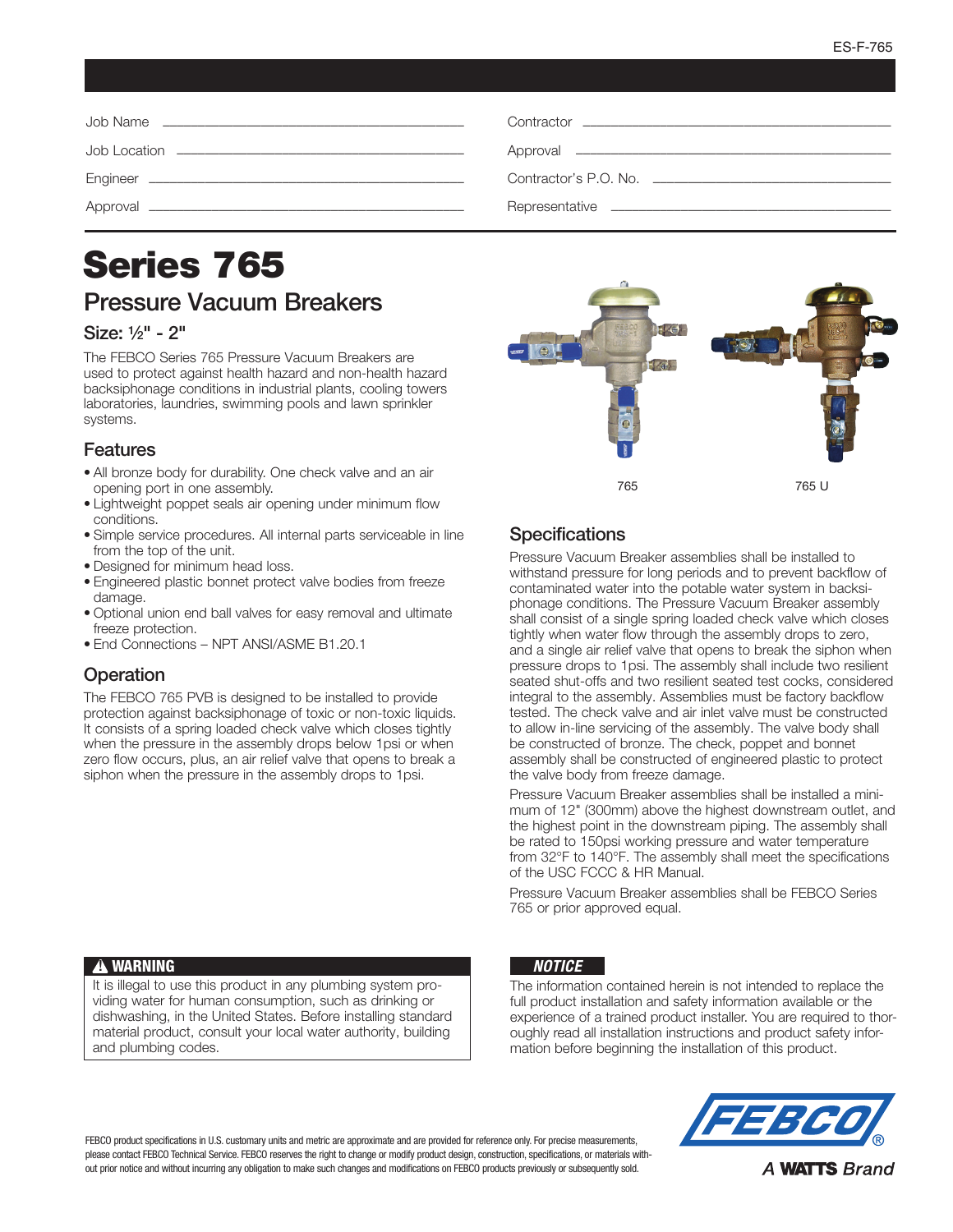## Pressure – Temperature

Max. Working Pressure: 150psi (10.3 bar) Hydrostatic Test Press: 300psi (20.7 bar) Temperature Range: 32°F to 140°F (0°C to 60°C)

# **Materials**

Main Valve Body: Bronze Elastomers: Nitrile

#### Models

• Union End Ball Valves

## Approvals – Standards

• Approved by the Foundation for Cross-Connection Control and Hydraulic Research at the University of Southern California.





## Dimensions – Weights

Size: 1⁄2" - 2"

| <b>SIZE</b>    | <b>DIMENSIONS</b> |     |                 |     |                 |            |                |     |                |     |                |            |                 |     |                | <b>WEIGHT</b> |                |     |      |      |
|----------------|-------------------|-----|-----------------|-----|-----------------|------------|----------------|-----|----------------|-----|----------------|------------|-----------------|-----|----------------|---------------|----------------|-----|------|------|
|                | А                 |     | A1 (union)<br>B |     |                 | B1 (union) |                | C   |                |     |                | D1 (union) |                 |     |                | E1 (union)    |                |     |      |      |
| in.            | in.               | mm  | in.             | mm  | in.             | mm         | in.            | mm  | in.            | mm  | in.            | mm         | in.             | mm  | in.            | mm            | in.            | mm  | lbs. | kgs. |
| ½              | $6\frac{1}{4}$    | 159 |                 | 178 | $6\frac{3}{4}$  | 172        | 7½             | 197 | $2\frac{1}{2}$ | 64  | $3\frac{3}{4}$ | 95         | $4\frac{1}{2}$  | 114 | $4\frac{1}{4}$ | 108           |                | 127 | 2.6  | 1.2  |
| $\frac{3}{4}$  | $6\frac{1}{2}$    | 165 | 73/8            | 187 |                 | 78         | $7\frac{7}{8}$ | 200 | $2\frac{1}{2}$ | 64  | 4              | 102        | $4\frac{7}{8}$  | 124 | $4\frac{1}{2}$ | 114           | $5\frac{3}{8}$ | 137 | 2.9  | 1.3  |
|                | $8\frac{3}{4}$    | 222 | $9\%$           | 245 |                 | 229        | $9^{15}/_{16}$ | 252 | 4              | 102 | $5\frac{1}{4}$ | 133        | $6\frac{3}{16}$ | 157 | 6              | 152           | $6^{15}/_{16}$ | 176 | 5.9  | -2.7 |
| $1\frac{1}{4}$ | $9\frac{1}{4}$    | 235 | $10^{1/4}$      | 260 | 10              | 254        |                | 279 | 4              | 102 | $6\frac{1}{4}$ | 159        | $7\frac{1}{4}$  | 184 |                | 178           |                | 203 | 7.0  | 3.2  |
| $1\frac{1}{2}$ | $11^{3}/4$        | 299 | $12\frac{7}{8}$ | 327 | 11½             | 292        | $12\%$         | 321 | $6\frac{1}{2}$ | 165 | $7\frac{1}{4}$ | 184        | $8\frac{3}{8}$  | 213 | 73/4           | 197           | $8^{3}/_{4}$   | 225 | 14.8 | 6.7  |
|                | $12\frac{1}{2}$   | 318 | $3^{3}/4$       | 349 | $12\frac{1}{4}$ | $31 -$     | 131/2          | 343 | $6\frac{1}{2}$ | 165 | 8              | 203        | $9\frac{1}{4}$  | 235 | $8\frac{1}{2}$ | 216           | $9^{3}/_{4}$   | 248 | 16.5 | 7.5  |

Note: Weights shown do not include union end ball valves and are approximate.

# **Applications**

PVB assemblies are used to protect against health hazard and non-health hazard backsiphonage conditions in industrial plants, cooling towers laboratories, laundries, swimming pools and lawn sprinkler systems.

# Typical Installation

Pressure Vacuum Breaker assemblies should be installed at least 12" (300mm) above the highest piping and outlet downstream of the assembly to preclude backpressure. Assemblies should be installed so they are easily accessible for maintenance, periodic testing, and where discharge will not be objectionable. They should be protected from freezing. If the assemblies are subject to freezing temperatures, the freeze protection procedures

outlined in "Service Instruction Freeze Protection Model 765" must be followed. Assemblies must not be installed where backpressure could occur.

The discharge pressure shall be maintained above 3.0psi on  $1/2$ " - 1 $1/4$ " sizes and 5.0psi on 1 $1/2$ " - 2" sizes to insure seating of the spring loaded air inlet poppet.



Thermal water expansion and/or water hammer down stream of the backflow preventer can cause pressure increases. Excessive pressure should be eliminated to avoid possible damage to the system and assembly.